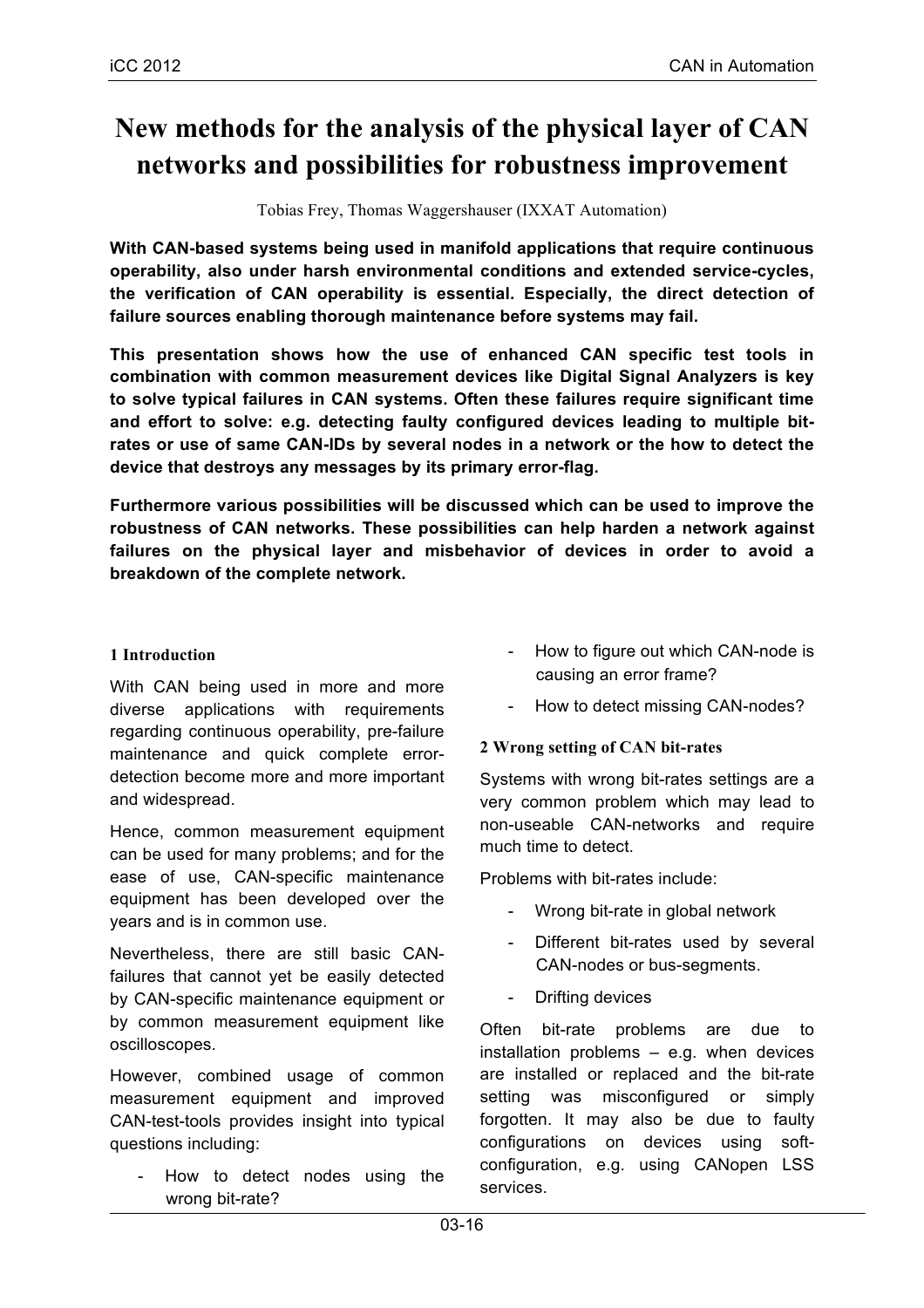Detecting a globally misconfigured bit-rate can easily be done using most CANmonitoring tools with included bit-rate autodetection or an oscilloscope.

However, common CAN-monitoring tools fail when several bit-rates are used in a single network, as these only check for a valid bit-rate. As soon as one valid bit-rate is detected, these tools normally stop autodetection and provide the first found bit-rate as the correct one.

Therefore the question is: Do CAN-systems operate with several different bit-rate settings and are the different bit-rates detectable using standard CAN-hardware? Three different scenarios have to be considered when discussing wrong bit-rate settings.

#### **2.1.1 One device with different bit-rate**

A single device is set to another bit-rate whilst all other devices are using the defined bit-rate. Depending on system design, higher layer protocols devices will attempt to start operation and transmit their boot-up messages. Depending on several factors, including bus-load, location of nodes on the bus media and difference of the bit-rates used, the CAN-network might work or may also fail immediately or after specific operation duration.

At least the node with faulty set bit-rate will not be able to communicate with other nodes. Correspondingly, it will not be visible to the other nodes. Therefore, this node is effectively missing even though it is attached to the network.

As an example: In a network with a limited number of nodes, low busload (less than 20%) and significantly different bitrates, the main system (the nodes operating at the correct bit rate) will work. Assuming an existing system controller does not stop the system as one device is missing or the application software stops node due to missing data. All devices operating at the same bit-rate will work. But the single device with a faulty bit-rate will either:

- Enter error passive state due to the absence of an acknowledgement – it continuously repeats this message until it either gets an acknowledgement or until it goes into bus-off due to other errors.
- Enter bus-off state as its and other CAN-frames are destroyed due to the different bitrates.

For networks with high busloads, significantly more CAN-frames will be destroyed; therefore the probability of restarting CAN-nodes is high [1, 2].

#### **2.1.2 Multiple devices with different bit-rates**

In this case, several nodes operate at mismatched bit-rates. This leads to several different bit-rates in the network.

If we use the same assumptions as above (low bus-load, significantly different bitrates, limited amount of nodes and no main system controller stopping the system) the system might work – at least the nodes with same bit-rate will be able to communicate with each other.

Nevertheless, there will be a significantly high number of error-frames.

# **2.1.3 Devices with drifting bit-rate**

Even if devices are correctly configured, it might happen that devices show a widedrifting range of their bit-rate. This also leads to temporary different bit-rates and may show similar behavior as described in the case of a single device or several devices using faulty-set bit-rates.

#### **2.2 Detection of different bit-rates**

In regards to the detection of different bitrates, we will focus on a more user-related view: How to easily detect if different bitrates are used and which nodes are faultily configured?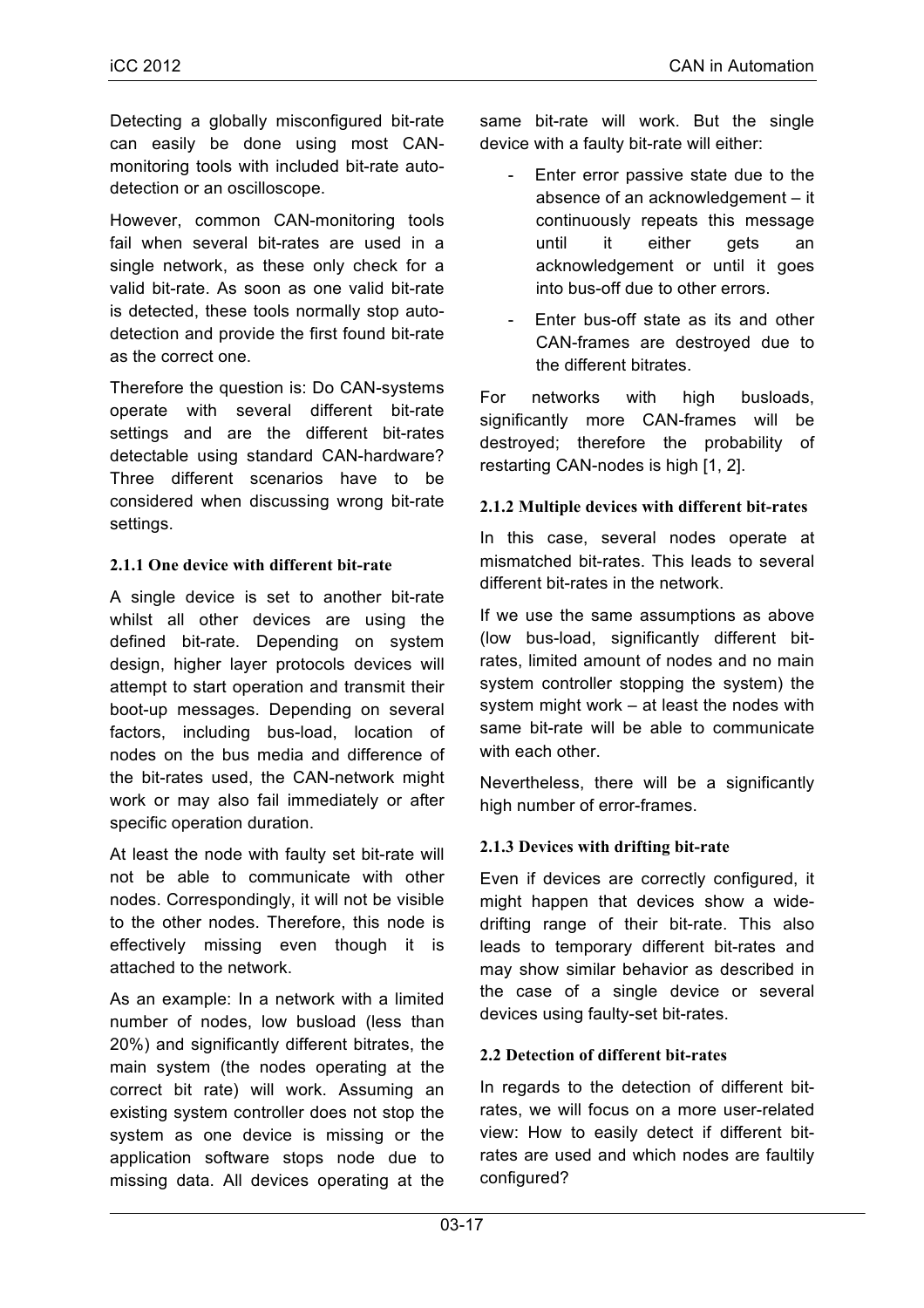To detect the different bit-rates, several tools may be used:

- Oscilloscope
- Standard CAN service, diagnostic and monitoring tools
- CAN-based system controllers

When using an oscilloscope, a very detailed analysis is possible and also very small bitrate variations can be measured. This is often the only way of identifying the CANnode with a faulty set bit-rate. However, an oscilloscope is more expensive than the other tools and analysis requires significantly more CAN-know-how and effort if a basic oscilloscope without CAN-trigger and CAN-decode functionality is used.

CAN-service tools, whether hand-held stand-alone tools or PC-based solutions, e.g., PC-CAN interface with CANmonitoring-software, are commonly used to check the basic operation parameters of CAN-networks like bus-load, active CANnodes and CAN-identifiers. But these tools may also allow a very detailed analysis of the data communication. Some of these CAN-monitoring and CANtest tools provide automatic bit-rate detection which sets the CAN-controller to different standard bit-rates and selects the bit-rate which provided valid CAN-frames. This allows for the possibility to detect different bit-rates.

CAN-based system controllers can also be equipped with this bit-rate scan mechanism.

As we will focus on the user-view, we will only explain the possibilities when using CAN test-tools and will omit the usage of oscilloscopes. We will also omit systemcontrollers as the results are identical to the results when using CAN test-tools.

## **2.3 Detection of different bit-rates using CAN-test tools**

With some modifications by the tool providers, it is possible to enable checking

for several simultaneously used standard bit-rates in a CAN-network. To verify the operation and reliability of this idea, IXXAT generated a prototype-test-software. The automatic bit-rate detection of the IXXAT CANopen Device Manager was used as a basis for this test-software. The testsoftware interacts with a standard CANcontroller scanning for common bit-rates, including the CIA bit-rates as specified for CANopen Networks. Scanning is done by setting the CAN-controller to a bit-rate and checking if valid CAN-frames are received within a pre-defined check-time. If valid CAN-frames are received, the selected bitrate is included in the list of active bit-rates. After expiration of the check-time, the CANcontroller is set to the next bit-rate to be tested. To make sure that the check-time does not fall into the restart-time of a CANnode going into bus-off, the complete scanprocedure was repeated.

A standard CAN-PC interface using a standard NXP SJA1000 CAN controller was used. In addition, the test-setup included the modified monitoring tool with included bit-rate-detection and a CAN-network consisting of five CAN-nodes as shown in schematic 1. CAN-Termination is attached to nodes A and E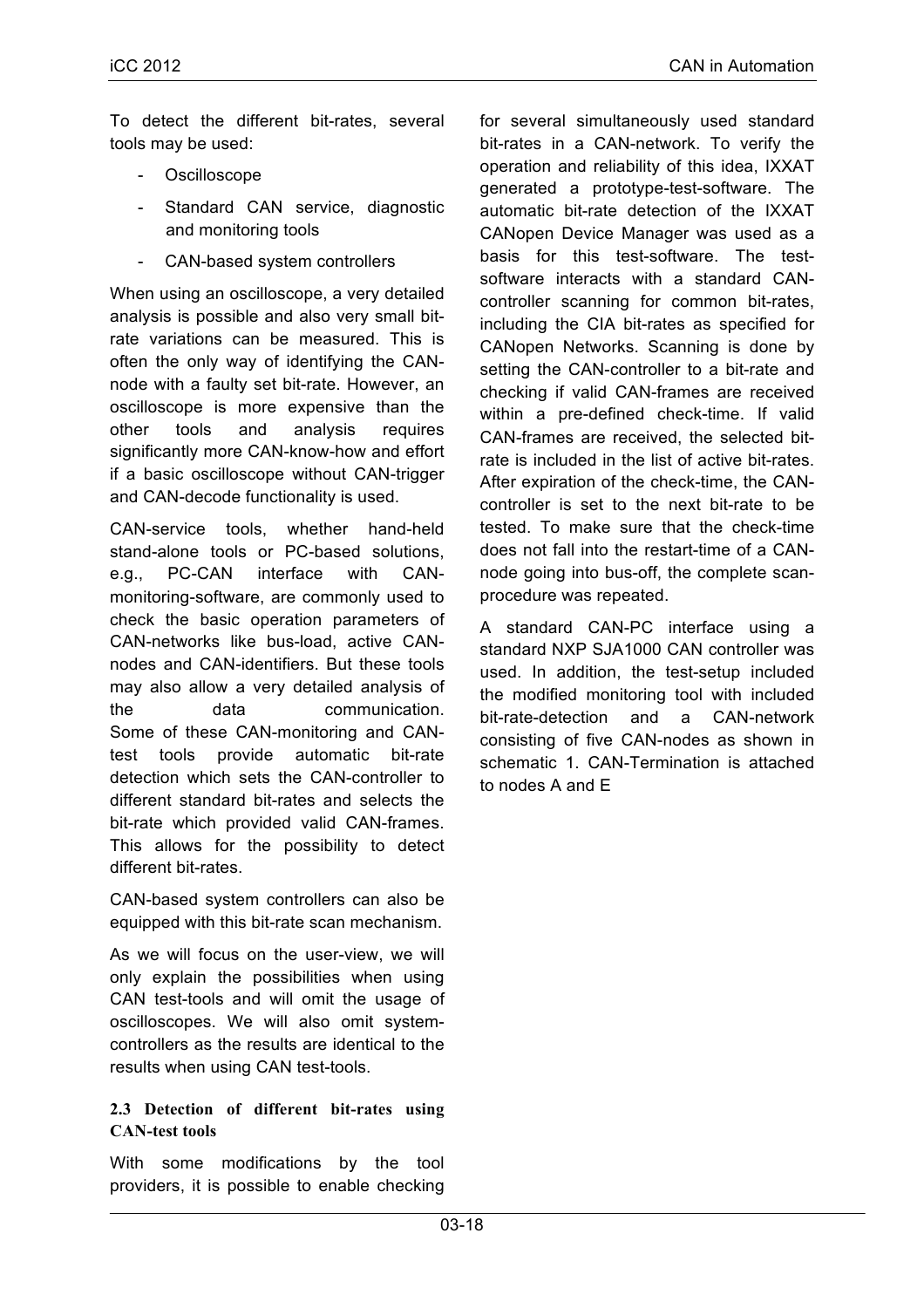

**Schematic 1: Multiple devices with different bit-rates.** 

**Schematic 2: One device with different bitrate.**

# **2.3.1 Multiple devices with different bit-rates**

As shown in schematic 1, nodes A, C and E use bit-rate 125kbit/s whilst nodes B and D use bit-rate 250kbit/s. All nodes are pure CAN-nodes with no additional master device required for node operation.

Results: After running the automatic bit-rate detection, the test-software shows both used bit-rates. Several standard CAN-test tools used for comparison show only the first found bit-rate depending on the implementation of the bit-rate detection.

Using a canAnalyser set to the found bitrates provides information on which nodes are using which bit-rate. This allows detecting the faulty configured devices.

# **2.3.2 One device with different bit-rate**

In this test-setup, nodes A, B, C and E use bit-rate 125kbit/s whilst only node D uses bit-rate 250kbit/s as shown in schematic 2. All nodes are pure CAN-nodes with no additional master device required for node operation.

Results: After running the automatic bit-rate detection, the test-software shows both used bit-rates. Several standard CAN-test tools used for comparison show only the first found bitrate depending on implementation of the bitrate detection.

Using a canAnalyser set to the found bitrates provides information on which nodes are using which bit-rate. This allows detecting the faulty configured device.

# **2.3.3 One device with drifting bit-rate**

In this test-setup, nodes A, B, C, D and E use bit-rate 125kbit/s. Node D was modified in a way to achieve a wide-range drift of the bit-rate. All nodes are pure CAN-nodes with no additional master device required for node operation. The drifting was manually controlled during test-operation.

Results: After running the automatic bit-rate detection, the test-software shows bit-rate 125kbit/s. However, the error-rate shown in a simultaneously running canAnalyser was lower than expected.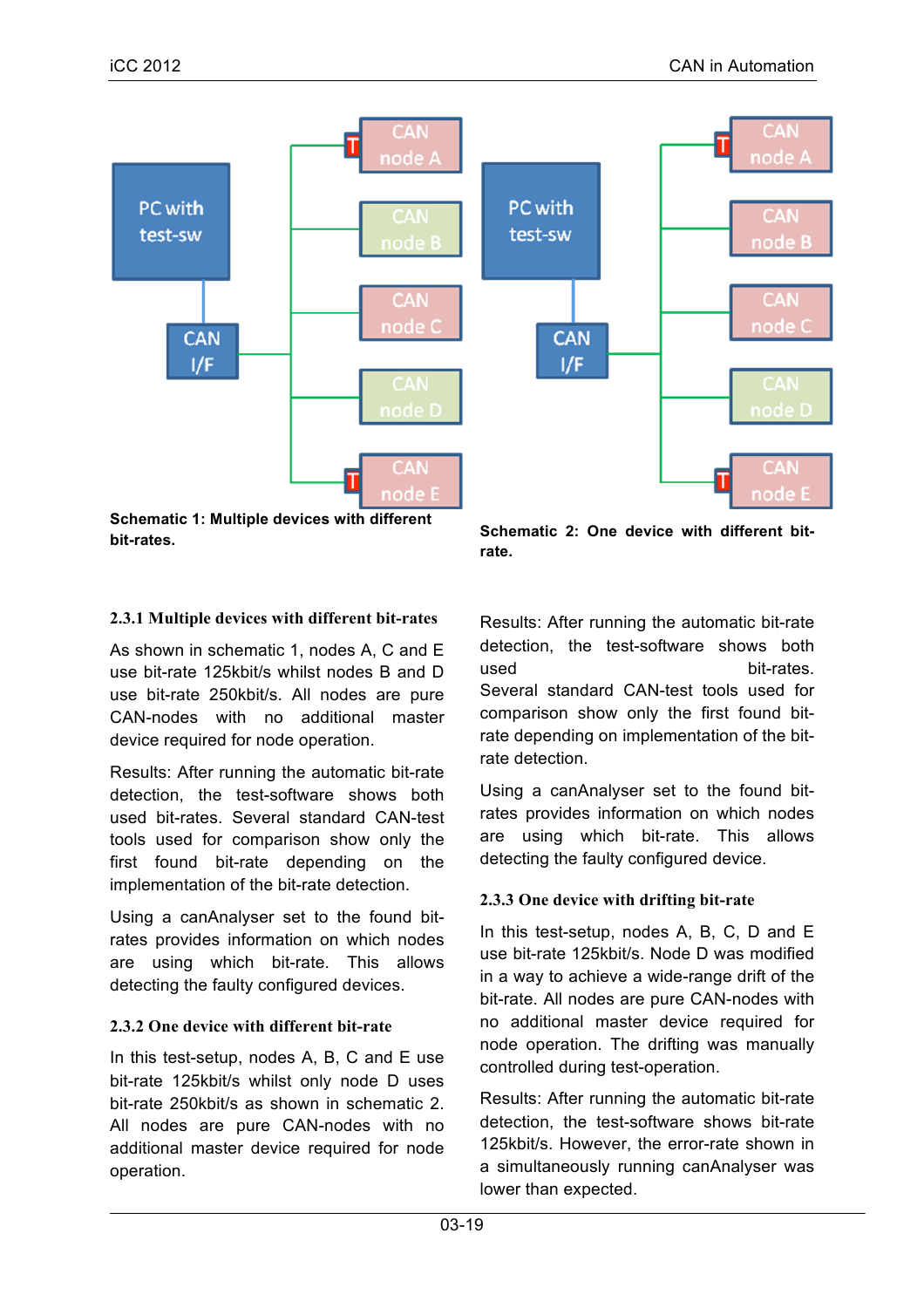The explanation for this is that the drift was not big enough to get close enough to other standard-bit rates – this was proven using an oscilloscope. Therefore, the testsoftware would need to use all bit-rates supported by the CAN-controller then canAnalyser set to all active bit-rates would show node D using several bit-rates.

## **3 Detecting the sources of error-frames**

The CAN protocol is focused on providing robust communication independent from external influences. Therefore, CAN makes use of advanced error detection, error notification and error containment mechanisms which are included in the protocol-engine of each node.

The only way to get more information on the node which started the error-flag is using an oscilloscope. However, even with this, it is often not possible to identify the causing CAN-node.

If passive Error-flags are visible on the oscilloscope, then the node transmitting this current CAN-frame is destroying it. Therefore the CAN-identifier can be used to select the causing device. However, in certain cases this does not help, e.g. if the CAN-frame is a RTR frame.

For active error-flags or in case of not possible detection using the above way, the always improving oscilloscopes can help detect the culprit. With oscilloscopes offering better bandwidth, higher sample rates and easy-to use mask-tests, it is also possible to detect the CAN-node causing the error by only the starting edge of the error flag.

The allocation of a message due to a single signal edge is only possible if the signals from the different nodes differ to a certain extend. The signal difference is due to:

Different layout and components used in devices, notably protection circuits have major impact on the signal form.

- Variances in components even in identical built nodes can cause the signal form to differ. Differences in resistors and capacitors lead to different signal levels (e.g. due to changing power-supply of CANtransceiver, changing capacitance/impedance, etc.).
- Differences in voltage-supply and local EMI. If the power-supply of the node is affected and offers inconsistent voltage levels, this can have effects on the CAN-node (depending on node-design), same is true for disturbances that are on the voltage line and might affect devices via this way.
- − Position on network cable also influence the signals, the signal form of distant devices differs from nodes close to the measurement device, even if the devices would have identical signal-forms if connected directly to the measurement device.
- Position regarding other CAN-nodes in a CAN-network also affects the signal-form significantly [3]. CANside local EMI effects do influence the signals significantly  $-$  and these EMI might also be due to specific CAN-nodes, e.g., high-power inverters.

# **3.1 Significance of signal characteristics**

To show the difference in signals, two nodes of the same making in an optimized laboratory network (total cable-length 10 meters, minimum external signal distortions and distance to oscilloscope 1 meter for node B and 9 meters for node A) are measured. The test setup is done as shown schematic 3. It is easily possible to distinguish messages from different nodes by only one single signal-edge as shown in graphs 1 to 3. To achieve this view a good scope was used, with an external trigger on the recessive-dominant signal-edge. Each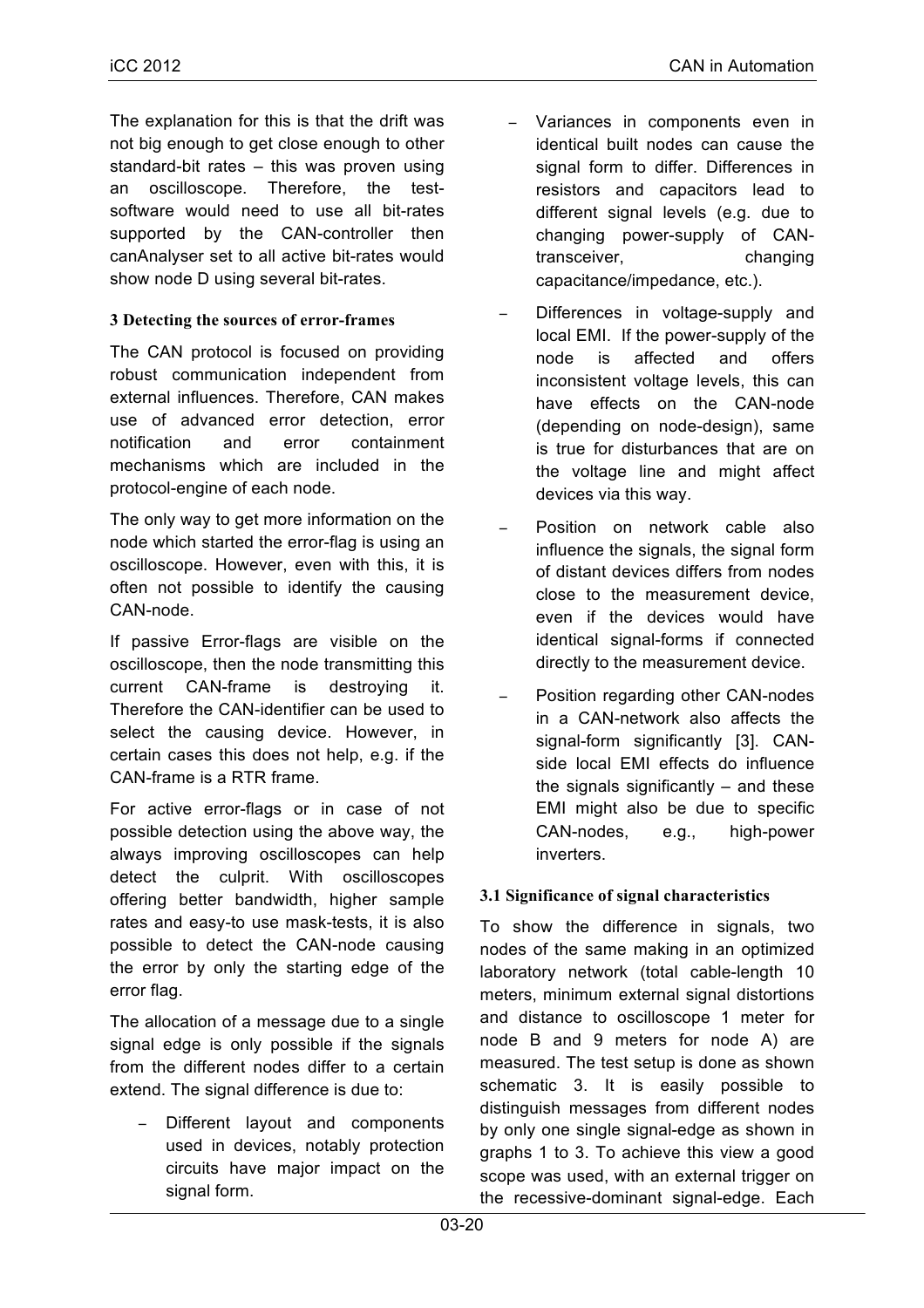graph shows a timeline of 60ns at a bit-rate of 500 kBit/s.



**Schematic 3: Test-setup for node detection according to signal characteristics**



**Graph 1: Node 1 (purple: CAN-low; blue: CAN-high)**



**Graph 2: Node 2 (red: CAN-low; yellow: CANhigh)**



**Graph 3: Node 1 (purple: CAN-low; blue: CAN-high) and node 2 (red: CAN-low; yellow: CAN-high) in overlay**

#### **3.2 Generate signal-database**

First, it is necessary to get each node's signal measured. Notably, the signal edge recessive-dominant is important. To get good results, the network should show the same behavior as during standard operation otherwise signals will look too different for good allocation to the different nodes.

When measuring, the Oscilloscope needs to be triggered to the specific messages from the different nodes or it is necessary to verify that only the specific node to be measured is transmitting. Note that detaching other nodes from the network is not good as this will also influence the CANsignals.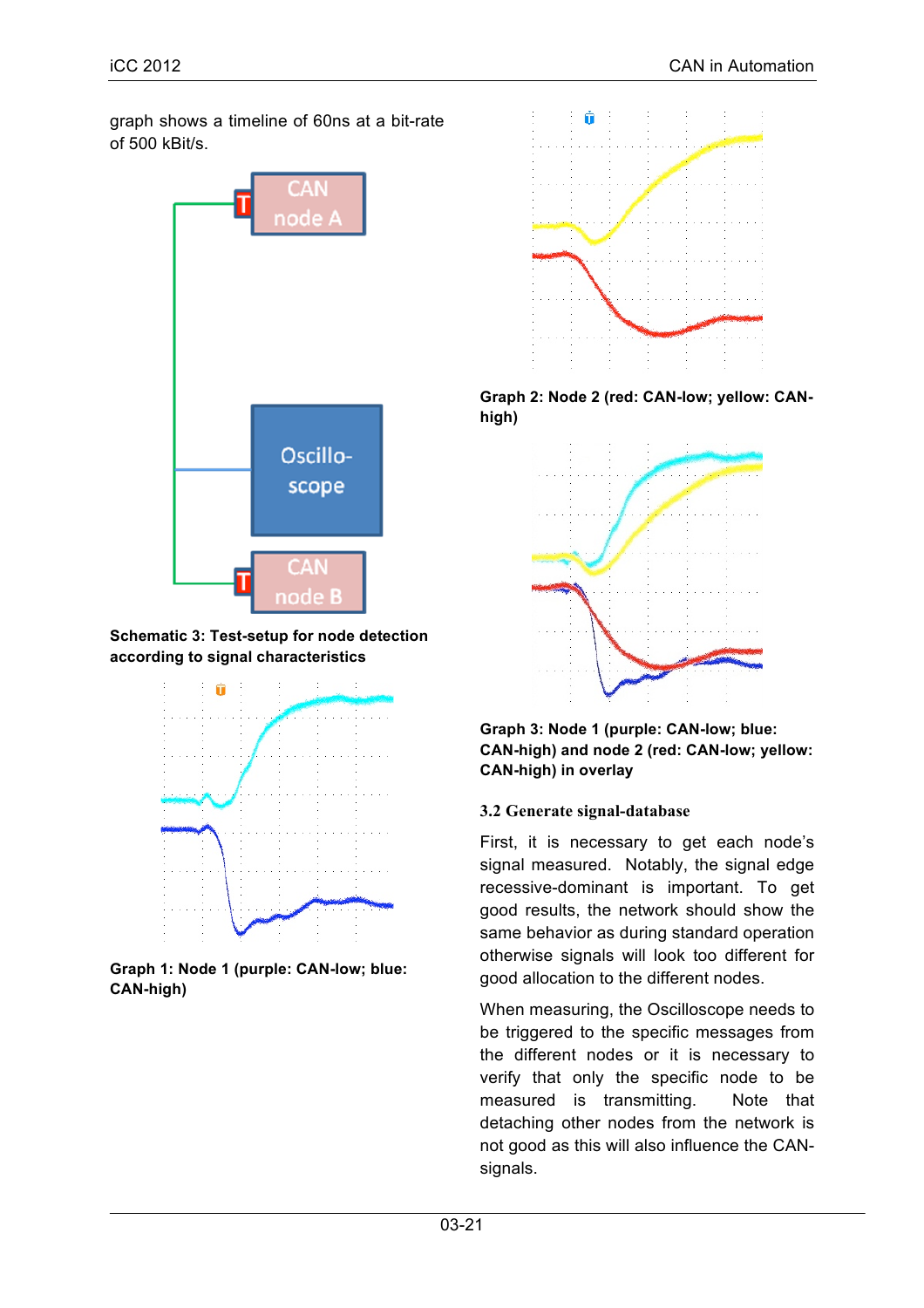Therefore a good oscilloscope with internal or external CAN-trigger capabilities should be used. Whether this signal is measured and stored by an oscilloscope or a PCbased tool with external sampling hardware is not relevant to the measurements. Either way, it is recommended that the used oscilloscope or sampling hardware should provide a bandwidth and sampling rate of >500 MHz. For basic CAN-Analysis a lower-performance Oscilloscope is suitable, but due to the fact that only a single edge needs to be analyzed in detail, a limited sampling performance will give poor results and it will be hard to identify the errorgenerating CAN-node. In addition, oscilloscopes with integrated Maskgeneration and Mask-tests will ease the comparison of the different signals measured.

The easiest way to get this special signaledge from all nodes is to measure all messages in normal operation mode for a certain time. The oscilloscope should decode the Identifier of the messages and store the signal information to generate a kind of "signal database" for the checked CAN-network.

With all nodes being measured, signal information can be stored in the oscilloscope's memory.

This stored information now allows determining all messages transmitted by one single node by comparing the sampled signals. By verification of this message, signal-to-node assignment, the user can also check the quality of scan.

In addition, the questioned error-flag should be sampled using the same oscilloscope and same settings. Notably, the signal edge recessive-dominant is important.

Now this sample is to be used to generate a signal-mask, and by reloading the singlenode signal samples, it is possible to determine the best fitting signal. As this best fitting signal is calculated from the similarity of the signal masks, the quality of this solution could be calculated in fitting percent.

# A) High percent fitting

If the fitting percentage is high, then the sender of the error flag seems to be found.

B) Low percent fitting

If the fitting percentage is low or if the measurement system is not able to find a node that fits, then the following might be cause:

- − The error flag was sent by several nodes at the same time due to detection of message data errors.
- − Other physical effects cause a global CAN-failure which results in all nodes starting the error-flag.

In this case the transmitting node as well as the physical characteristics of the CANnetwork need be examined in detail.

The available signal-samples and the complete sampled CAN-error message will also help to find the reason of the error. To examine the node transmitting the destroyed message either by checking the CAN-ID, or if the CAN-ID is destroyed or possibly used by several nodes (e.g. for RTR-frames) by using the sampled signaledge of the data field for comparison with the already available "signal database".

#### **4 Detection of missing CAN nodes**

Problems caused by missing CAN nodes can often be found in systems where single CAN nodes are not configured correctly or have been changed and the preset Identifier is not correct. Other reasons for missing devices include defective nodes, defective CAN-communication path of devices, broken CAN-cabling/connectors and other.

#### **4.1 Missing nodes due to wrong CAN-ID**

If CAN-nodes are misconfigured and are using the wrong CANopen node ID, several results are possible: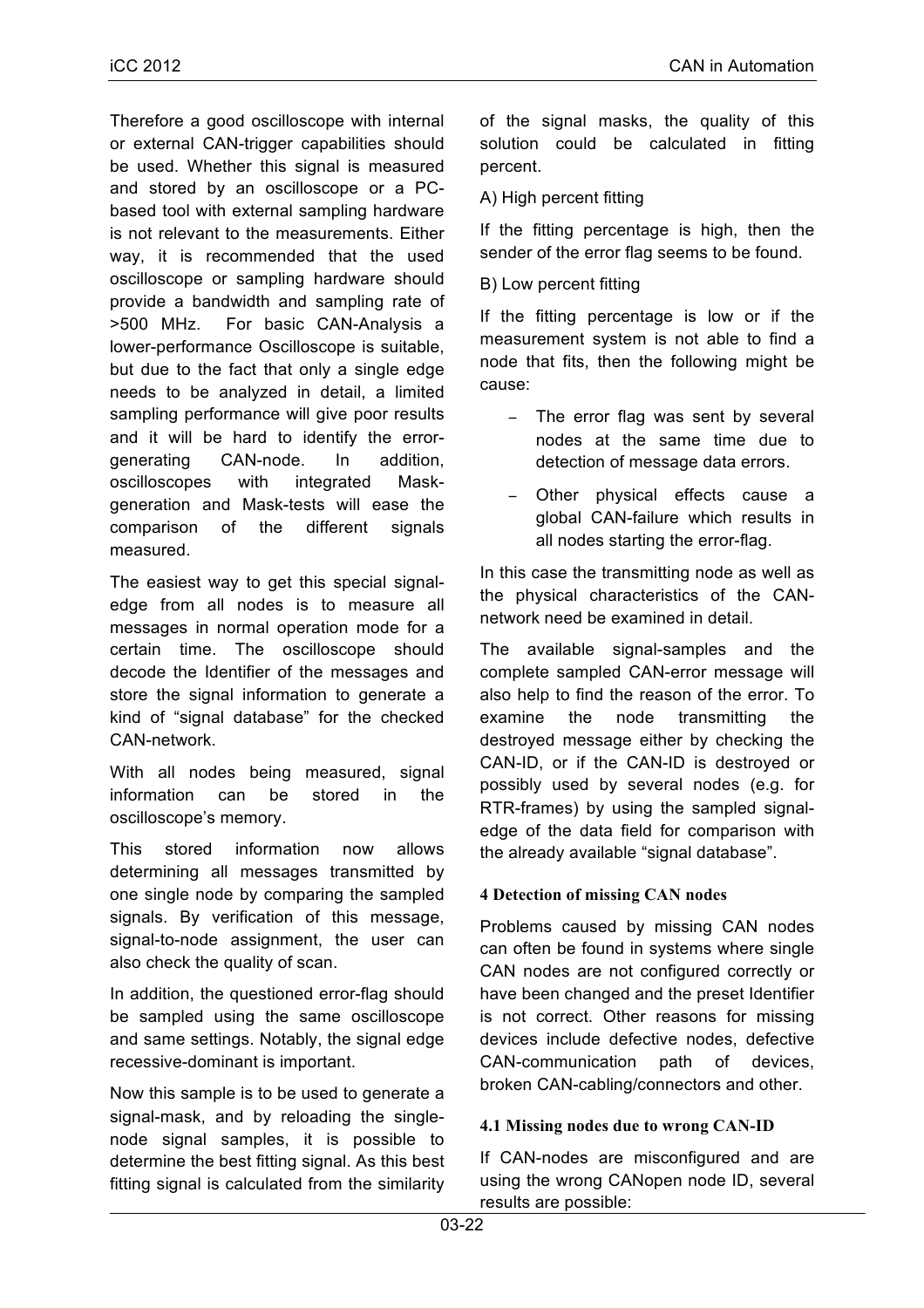- A CAN system with two or more nodes transmitting data-messages using the same identifiers.
- A CAN system with one or more nodes transmitting messages with undefined identifiers.

If several nodes use the same identifiers and no system-master detects missing devices or defective boot-up messages, it is quite difficult to find this error. In this case it is possible to use the signal information of the messages as described in section "Detecting culprits of error-frames". When the bus is scanned by the used measurement-tools, it is possible to identify two nodes that send messages with the identical Identifier as a data-message with a specific identifier will show significantly different signal-edge quality.

In addition, by transmitting confirmed messages (e.g. specific network management messages if available or an SDO check for serial number of a device) using a CAN-test tool, error message will appear on the bus as all nodes using this specific CAN-identifier will respond immediately and will transmit their data which should be different (e.g. for deviceserial numbers). This will then result in error frames – using an oscilloscope the faulty set CAN-Identifier can be detected.

If only one or more nodes are using wrong identifiers which are not occupied in the system, the system will show undefined messages or nodes. Using a test-tool or the system controller scanning for networkdevices will show missing nodes but will also show the undefined messages. In this case, the missing nodes are faulty set and can be detected directly and reconfigured.

#### **4.2 Missing nodes due physical failure**

If CAN-nodes are missing due to physical failures, CAN-system controller or standard CAN-test tools for logical and physical layer can be used. As the nodes are simply missing, the system-controllers and the

CAN-test tools providing node-scanfunctionality will show a list of nodes with the defective nodes missing. A simply comparison to system-manuals or previous measurements will show the defective nodes.

In addition, a physical network check might be useful as depending on failure cause other nodes or complete network segments might also be damaged , e.g., if node-failure is due to overvoltage or other global external influences.

#### **5 Improvement of network robustness**

With networks growing in length, number of nodes and increasing requirements on datathroughput, low cycle-times and the frequent requirement to keep systems modular and flexible the requirements on CAN-system designs get more and more complex. System designers need to adhere the CAN-network to the CAN-specifications to achieve reliable networks. There is also a tendency to deviate from the CANspecifications to fulfill the requirements of system flexibility.

And the more complex a CAN-system gets, the more challenging it is to keep it within the CAN-specifications:

- Added physical bus-load due to number of nodes, connectors, cables, stub-lines, EMI…
- Increasing communication bus-load due to number of messages, errorframes...

From years of experience in testing CANsystems showing communication problems, one good rule is to keep the network as simple as possible. This can also be achieved by splitting a complex network in several segments:

- Physical split: This is good if a network shows problems due to physical problems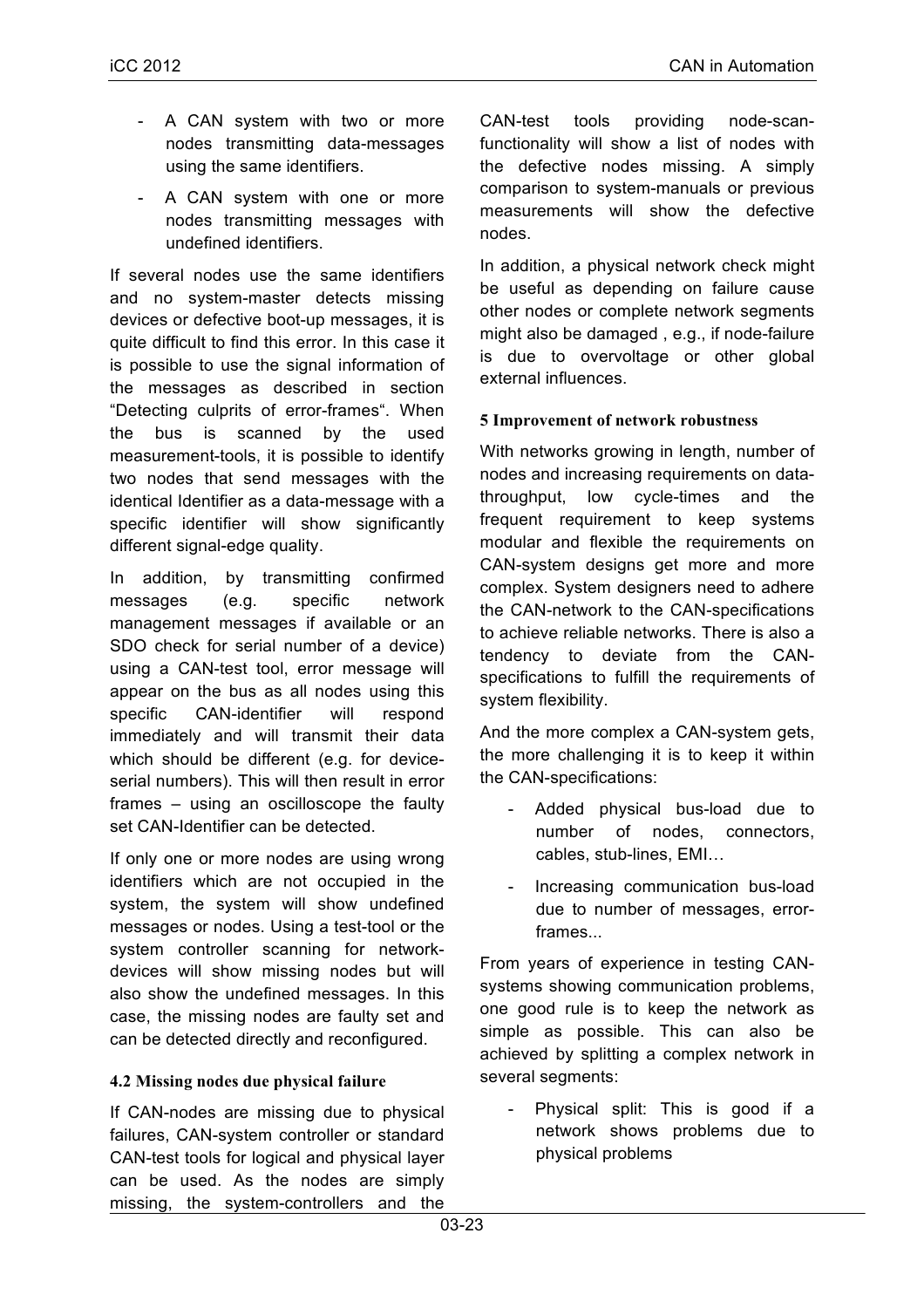Logical split: This may help if the communication is at its limits

## **5.1 Split on the physical layer**

By splitting a network on the physical layer, several objectives can be achieved:

- Increased EMI robustness by additional filtering, CAN-signal amplification and reduction of the cable-lengths which act as "antennas"
- Increased flexibility by enabling stubs, different signal levels and network media (e.g. glass-fiber)
- Increased number of nodes in a logical network, especially if nodes with extensive protection circuits are used

This physical splitting is done by using socalled CAN-repeaters [4]. These consist of simple logic and at least two CANtransceivers for the required physical busattachment.

#### **5.2 Split on the logical layer**

By splitting a network on the logical layer, several objectives can be achieved:

- Increased network robustness reduced bus-load and optional filtering of errors and messages
- Extension of CAN-networks by integrating different bit-rates into one CAN-system or by interconnection of several CAN-systems via another communication path, e.g. Ethernet
- Combination of several CANmessages into one CAN-message or modification of CAN-IDs and / or CAN-message data

This logical splitting is often done by using CAN-bridges or gateways that allow the interconnection to other systems like Ethernet, Bluetooth or Industrial Ethernet. Normally, these bridges or gateways also split the network on the physical level;

therefore the benefits of repeaters are also valid here.

#### **5.3 Fundamentals for use of topology components**

The main issue of network topology components including CAN-repeaters, bridges and gateways is that these units add latency to the overall network. The latency is dependent on the complexity of a device –a simple CAN-repeater only adds a few nanoseconds, while a complex gateway might add several milliseconds. As long as the overall latency does not affect the application, these components will improve the system robustness.

In addition, topology components help to extend the capability of CAN-networks. However, these units cannot eliminate basic system-design flaws. To achieve good results the very basics like grounding, network-layout, shielding and power-supply that are part of the physical network design need to be observed. In addition, software design flaws or communication design errors can only be minimized but not extinguished using additional network components [5].

# **6 Conclusions**

Even with highly evolved CAN-test tools and standard measurement systems offering dedicated but flexible testassistance-software, there are several common problems in CAN-networks which can only be detected and solved by using the available equipment in innovative ways. With "real-life" applications, which might significantly differ from laboratory networks, it is often necessary to provide a bit more insight into network-details. Using available test-tools to limit the failure reason to a manageable amount is key to success. As for the service engineer, the perfect test tool that immediately identifies the exact failure is never available onsite when attempting to troubleshoot a CAN-system.